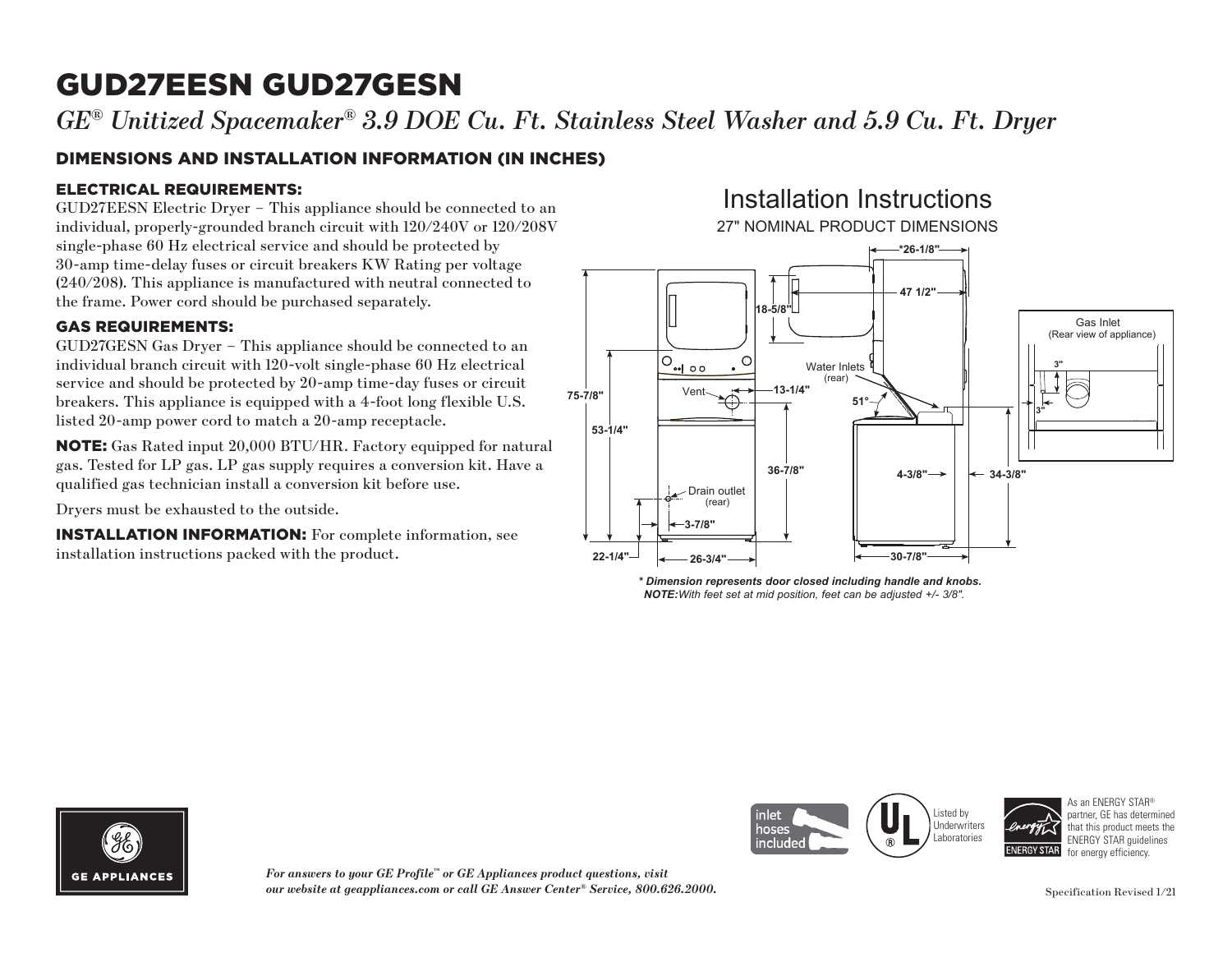*GE® Unitized Spacemaker® 3.9 DOE Cu. Ft. Stainless Steel Washer and 5.9 Cu. Ft. Dryer*

### DIMENSIONS AND INSTALLATION INFORMATION (IN INCHES)

For complete information, see installation instructions packed with your dryer.

#### DUCTING MATERIALS:

For best performance, this dryer should be vented with 4" diameter all rigid metal exhaust duct. If rigid metal duct cannot be used, then UL-listed flexible metal (semi-rigid) ducting can be used (Kit WX08X10077). In special installations, it may be necessary to connect the dryer to the house vent using a flexible metal (foil-type) duct. A UL-listed flexible metal (foil-type) duct may be used ONLY in installations where rigid metal or flexible metal (semirigid) ducting cannot be used AND where a 4" diameter can be maintained throughout the entire length of the transition duct. Please see installation instruction packed with your dryer for complete instructions when using flexible metal (foil type) ducting.

#### EXHAUST LENGTH CALCULATION:

- 1. Determine the number of 90° turns needed for your installation. If you exhaust to the side or bottom of dryer, add one turn.
- 2. The maximum length of 4" rigid (aluminum or galvanized) duct which can be tolerated is shown in the table.

For every extra 90° elbow, reduce the allowable vent system length by 10 ft. Two 45° elbows will be treated like one 90° elbow. For the side exhaust installations, add one 90° elbow to the chart. The total vent system length includes all the straight portions and elbows of the system (transition duct included)..

Dryers must be exhausted to the outside.

CAUTION: For personal safety do not terminate exhaust into a chimney, under any enclosed house floor (crawl space), or into an attic, since the accumulated lint could create a fire hazard or moisture could cause damage. Never terminate the exhaust into a common duct or plenum with a kitchen exhaust, since the combination of lint and grease could create a fire hazard.

Exhaust ducts should be terminated in a dampered wall cap to prevent back drafts, bird nesting, etc. The wall cap must also be located at least 12" above the ground or any other obstruction with the opening pointed down.









As an ENERGY STAR® partner, GE has determined that this product meets the ENERGY STAR guidelines for energy efficiency.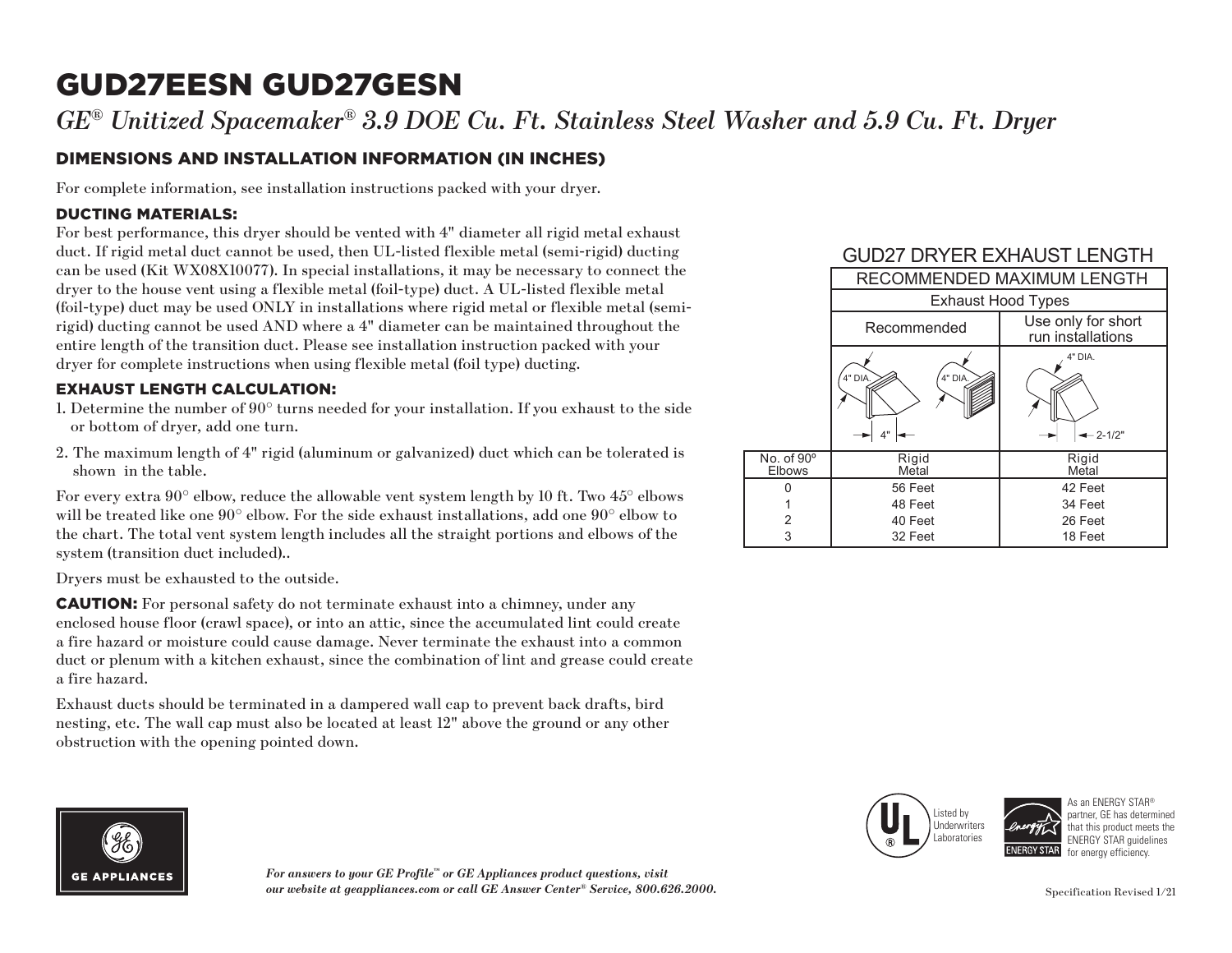*GE® Unitized Spacemaker® 3.9 DOE Cu. Ft. Stainless Steel Washer and 5.9 Cu. Ft. Dryer*

### DIMENSIONS AND INSTALLATION INFORMATION (IN INCHES)

Special Installation Requirements

#### ALCOVE OR CLOSET INSTALLATION:

- If your dryer is approved for installation in an alcove or closet, it will be stated on a label on the dryer back.
- The dryer MUST be exhausted to the outside.
- Minimum clearances between dryer cabinet and adjacent walls or other surfaces are: 0" both sides and rear, 1" front and top
- Minimum vertical space from floor to overhead cabinets, ceilings, etc. is 76-1/2".
- Closet doors must be louvered or otherwise ventilated and must contain a minimum of 60 sq. in. of open area equally distributed. If this closet contains both a washer and a dryer, doors must contain a minimum of 120 sq. in. of open area equally distributed.
- No other fuel-burning appliance shall be installed in the same close with a gas dryer.

#### BATHROOM OR BEDROOM INSTALLATION:

- The dryer MUST be exhausted to the outdoors.
- The installation must conform with the local codes, or in the absence of local codes, with the National Electric Code and National Fuel Gas Code, ANSI Z223 for gas dryers.

#### MINIMUM CLEARANCES OTHER THAN ALCOVE OR CLOSET INSTALLATION:

– Minimum clearances to combustible surfaces: 0" both sides and rear 1" front and top

GUD27 DRYER EXHAUST LENGTH RECOMMENDED MAXIMUM LENGTH